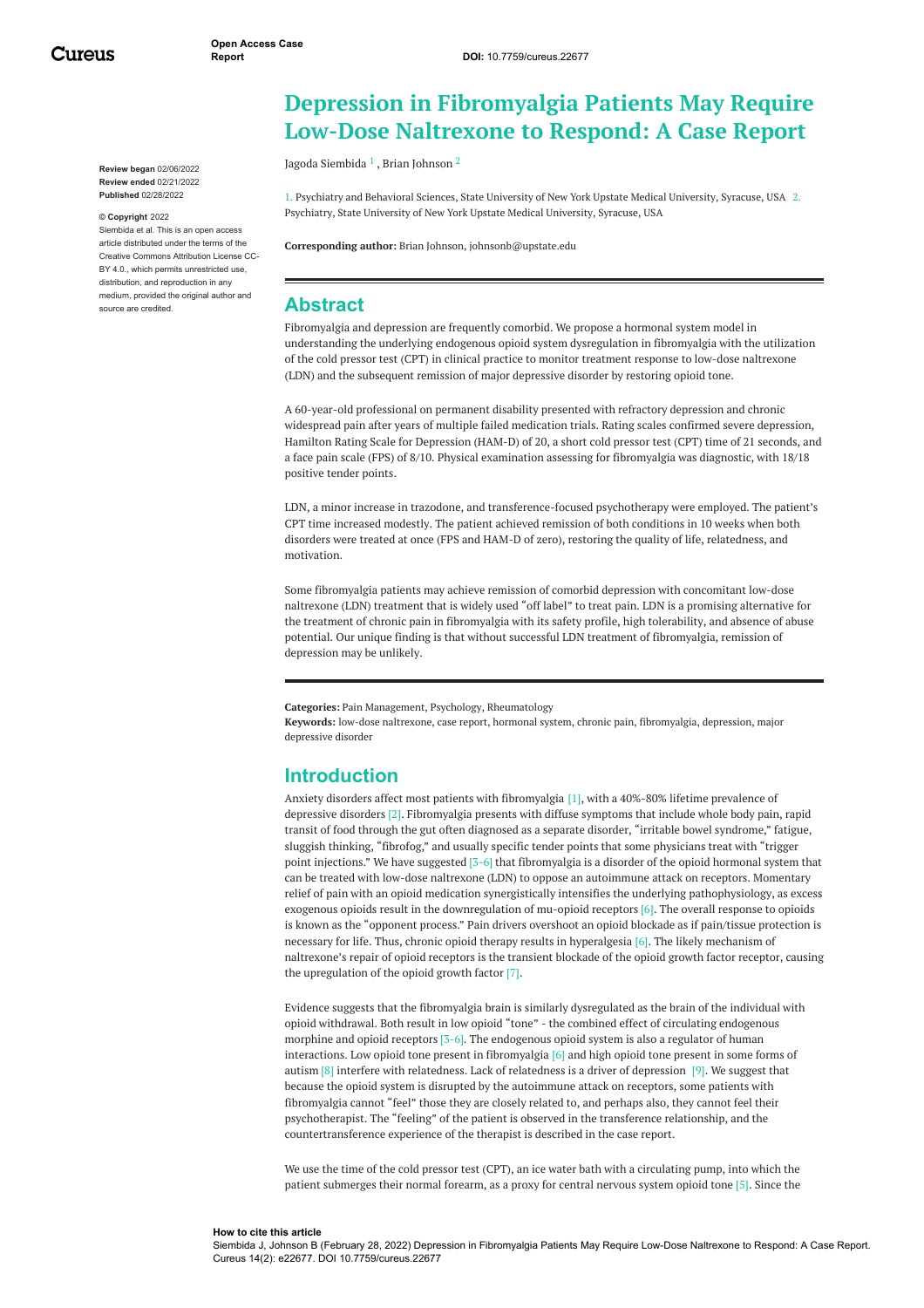pain-damping opioid receptor system is impaired, patients with fibromyalgia have low pain tolerance as shown by short cold pressor test times [3-6].

We use the single case method to illustrate our clinical experience that depressive disorders may require fibromyalgia to be treated with low-dose naltrexone before the depression goes into remission. This is the constant experience on a neuropsychoanalytic service that is well documented with this particular case.

# **Case Presentation**

### **Patient information**

A 60-year-old male with chronic pain and refractory depression presented to our outpatient pain service with worsening depressed mood and anxiety. The patient's daily functioning was impaired as he was unable to maintain an active lifestyle due to both pain and depression. The patient stated that his fibromyalgia, initially diagnosed eight years ago, flared up 2-3 times a month for about seven days at a time. He complained of burning and shooting pain radiating down the bilateral upper and lower extremities in addition to right-sided weakness. His pain was exacerbated by cold weather, physical activity, and prolonged inactivity. Review of systems was positive for fatigue, insomnia, weakness, tremors, urinary frequency, and myalgias of the bilateral upper and lower extremities.

Past medical history was notable for type II diabetes mellitus, diabetic neuropathy, coronary artery disease, hypertension, gastroesophageal reflux disease, fibromyalgia, osteoarthritis, sciatica, bilateral rotator cuff tears, and cervical nerve impingement with disc herniation and fusion. Past psychiatric history included major depressive disorder and one prior inpatient hospitalization at the age of 17 for severe depression. The patient denied any history of suicide attempts. Substance use history was positive for alcohol use 2-3 times monthly. The patient was a former smoker for 30 years. Illicit opioid use history was negative. Family history was notable for depression in the patient's brother and mother. The patient was a previously high functioning professional. However, he was unemployed at the time of the initial intake and on permanent disability for completely refractory depression.

The patient had participated in psychotherapy and antidepressant treatment for most of his adult life, treatments ranging from weekly to twice weekly. Past medication trials for depression included SSRIs such as citalopram, escitalopram, fluoxetine, and norepinephrine dopamine reuptake inhibitor (NDRI) bupropion, all of which were poorly tolerated, and SNRIs venlafaxine and duloxetine. The patient's first encounter with prescription opioids was approximately six years prior to presentation to our clinic. The patient suffered from C6-C7 ruptured discs and pain that severely impacted his ability to ambulate. He underwent a spinal procedure after injections failed to alleviate his pain. The patient was started on opioids shortly after the procedure and developed chronic constipation. His debilitating pain persisted despite treatment with "painkillers." He stopped opioids five years before his presentation to our clinic. The patient also utilized benzodiazepines for over 15 years and clonazepam 0.5 mg three times daily and had never been off clonazepam for more than two weeks.

The patient's presenting medication regimen included vortioxetine 20 mg daily, clonazepam 0.5 mg three times daily, trazodone 200 mg nightly, and gabapentin 800 mg three times daily (TID). Nonpsychiatric medications included aspirin, atorvastatin, clopidogrel, sodium docusate, famotidine, fluticasone, insulin, valsartan, and oxybutynin. He received cortisone injections for shoulder pain. The patient arrived at our clinic disabled and symptomatic, with severe depression and pain.

# **Clinical findings**

*Diagnostic Assessment*

Our patient had the classic triad of generalized pain, 18/18 fibromyalgia tender points, and impaired CPT pain tolerance - understood as inability of the mu-opioid receptors to normally damp pain signals from the periphery. The diagnosis was consistent with persistent somatic symptom disorder, pain predominant, major depressive disorder, recurrent, severe, and fibromyalgia.

#### *Therapeutic Intervention*

Trazodone was raised to 300 mg for depression and insomnia, and gabapentin 800 mg was continued with a recommendation to take only at night. Reducing gabapentin dosing from TID to nightly improves both pain and insomnia. Low-dose naltrexone was initiated for fibromyalgia pain management. Dosing of low-dose naltrexone begins with 0.1 mg twice a day (BID) and is gradually increased over 11 days to a maximum of 4.5 mg twice a day. Patients may self-adjust dosing to control tolerability and response. Benzodiazepine discontinuation was strongly recommended. On our pain service, we give patients 10 chlordiazepoxide tablets 25 mg; put the decision on when to take them up to the patient; explain that, given the active metabolites, the functional half-life is five days; and explain that they will experience a blood level that they do not need to augment with any more chlordiazepoxide. Chlordiazepoxide self-taper properties worked perfectly, and the patient was off benzodiazepines in a week. There were no side effects of any medications.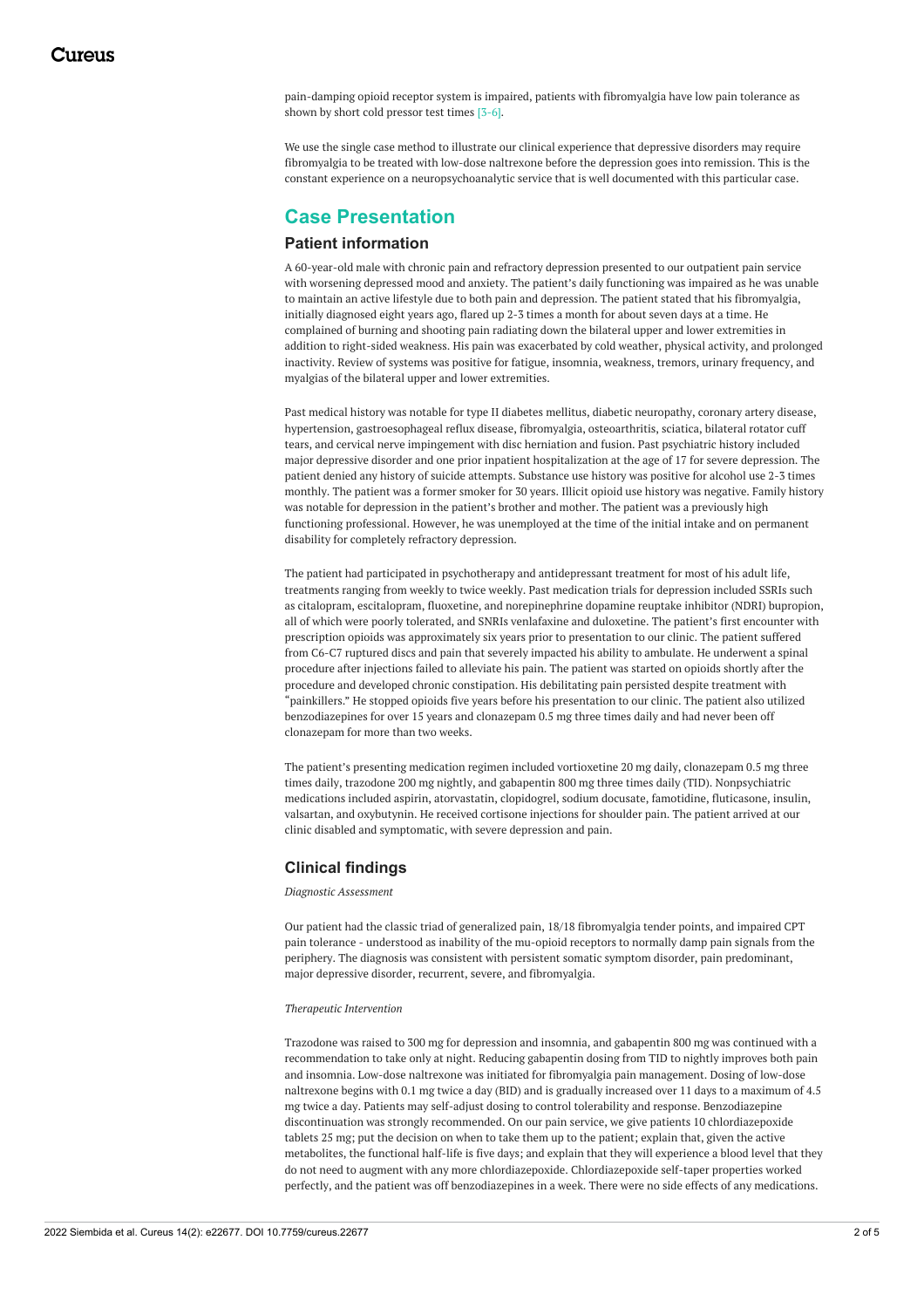As presented in Table *[1](#page-2-0)*, the patient's HAM-D score of 20 was consistent with severe depression. The initial CPT time was 21 seconds in the context that 46 normal controls averaged 113 seconds [5]. The cognitive examination was normal. Screens for borderline personality and attention deficit hyperactivity disorder were negative. Physical examination included the evaluation of tender points for fibromyalgia; 18 out of 18 points were positive.

<span id="page-2-0"></span>

| <b>Rating scale</b> | <b>Baseline</b>                           | 10-week follow-up |
|---------------------|-------------------------------------------|-------------------|
| HAM-D               | 20                                        |                   |
| <b>CPT</b>          | 21 seconds                                | 26 seconds        |
| <b>FPS</b>          | 5/10, increased to 8/10 during evaluation | 0/10              |

## **TABLE 1: Rating scales assessed at the time of the initial evaluation and 10-week follow-up**

HAM-D, Hamilton Depression Rating Scale; CPT, cold pressor test; FPS, face pain scale

### **Follow-up and Outcomes**

Our patient was scheduled for twice weekly follow-up for an extended evaluation using transference-focused psychotherapy [10]. Over the course of the 10-week follow-up period, with twice weekly 45 minutes of psychotherapy interrupted by a vacation taken in the middle of his treatment, the patient was initially noted to be significantly unrelated. During this period, the patient's depression and fibromyalgia were symptomatic. He returned for follow-up visits with unremitting and debilitating depression. Vortioxetine 20 mg was deemed ineffective and tapered. Gabapentin was reduced to only 600 mg at bedtime. Table *[2](#page-2-1)* summarizes our finalized medication changes leading up to remission.

<span id="page-2-1"></span>

| <b>Baseline</b>                     | 10-week follow-up         |
|-------------------------------------|---------------------------|
| Vortioxetine 20 mg daily            | Discontinued              |
| Clonazepam 0.5 mg three times daily | Discontinued              |
| Trazodone 200 mg nightly            | Trazodone 300 mg nightly  |
| Gabapentin 800 mg three times daily | Gabapentin 600 mg nightly |

# **TABLE 2: Psychotropic medication regimen at baseline versus at 10-week follow-up**

After 10 visits over 10 weeks, the patient's symptoms resolved. Benzodiazepines had been discontinued, and the patient's fibromyalgia was asymptomatic. The patient achieved remission of depression by the 10th session. He had an increase in goal-directed activity supplanting the previous amotivation and anhedonia. Our experience was that the unrelatedness was replaced by sparkling engagement and a sense of joie de vivre. The patient returned for repeat CPT, which improved to 26 seconds from 21 seconds, with a face pain score of 0/10 and HAM-D of 0, as presented in Table *[1](#page-2-0)*. At one-year follow-up, depression remained in remission and pain was minimal or absent. There were a total of 14 sessions with five, 13, 14, and 15 months follow-up notable for continued remission of depression and pain.

# **Discussion**

Depression and fibromyalgia, recognized as comorbid conditions by ample literature, are two distinct conditions leading to functional impairment and disability. Identifying these diagnoses with common overlapping symptoms may lead to a false conclusion that a single disorder is a symptom of the other. The understanding of fibromyalgia as a hormonal failure of the endogenous opioid system allows us to utilize low-dose naltrexone's antagonistic actions, improving the individual's opioid tone. Naltrexone improves the balance of the brain's endogenous opioid system back toward normal. An additional mechanism of naltrexone's therapeutic actions may involve decreasing the inflammatory response in fibromyalgia by antagonizing microglial toll-like receptors [11].

Low-dose naltrexone is a novel intervention for fibromyalgia with relatively few side effects. In a small double-blind, placebo-controlled, counterbalanced, crossover trial, the utilization of low-dose naltrexone reduced pain by 29% compared to placebo [12]. The same authors' pilot study of 10 patients showed that low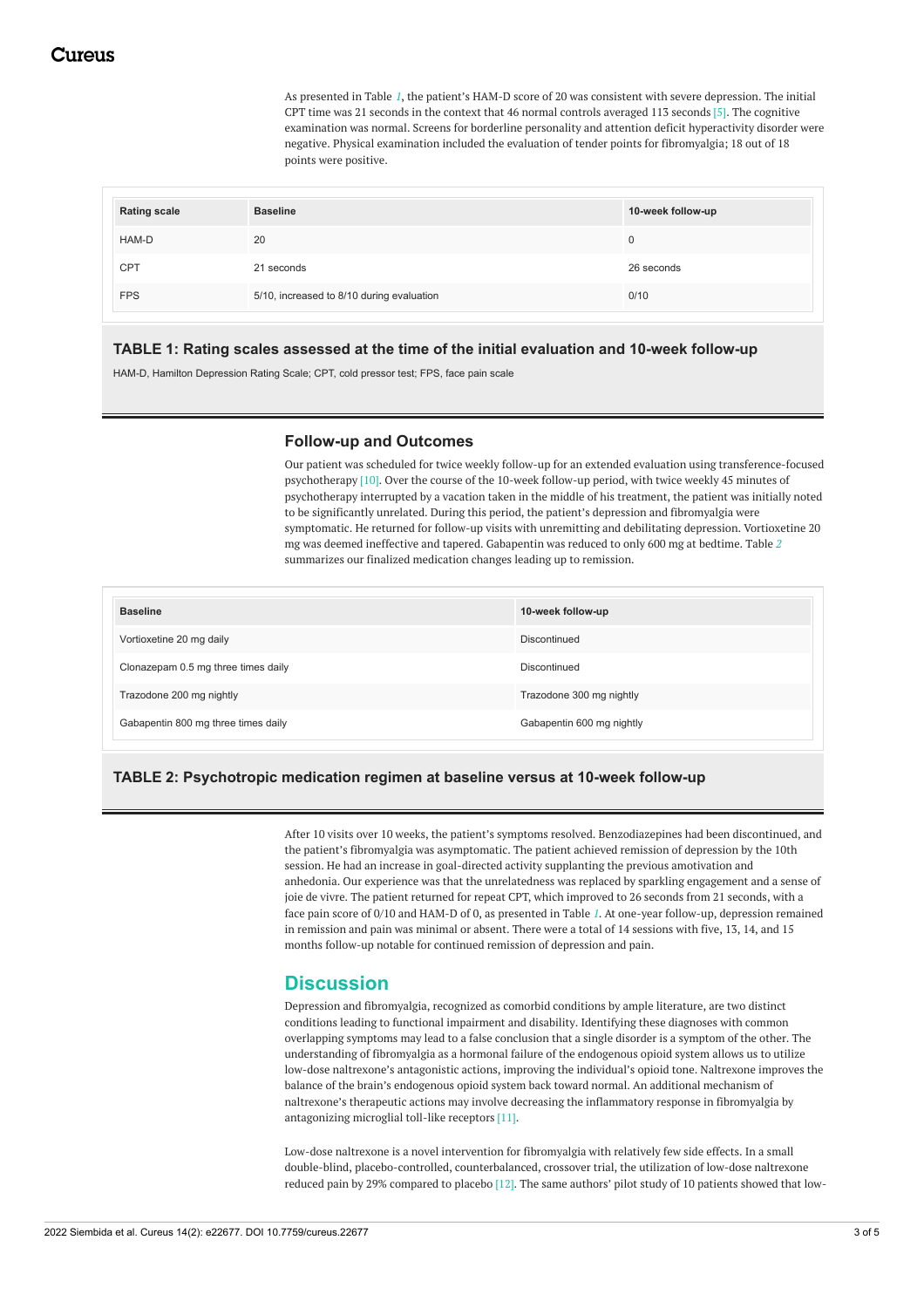dose naltrexone reduced fibromyalgia symptoms by greater than 30% over placebo assessed by mechanical and heat pain thresholds [13]. A small study of 12 patients in 2016 identified LDN as superior to placebo when treating major depressive disorder response with SSRIs and bupropion [14]. Low-dose naltrexone's high tolerability vastly differs from FDA-approved first-line agents with significant side effects. Interestingly, the three agents, namely, pregabalin, duloxetine, and milnacipran, were shown to have either limited use due to the side effect profile or weak recommendations due to small benefits over placebo, without improvement in fatigue or quality of life [15]. A Cochrane Database Systematic Review in 2015 concluded that there is little evidence of treating the key symptoms of fibromyalgia with SSRIs compared to placebo [16]. These previous studies further support our hypothesis that the target treatment is improving low opioid tone to achieve remission of major depression and chronic pain. The current FDA-approved medications have no effect on the endogenous opioid system in contrast to naltrexone that we used offlabel with success. Naltrexone was actually associated with reductions of the psychotropic regimen [17], as highlighted in our case by the discontinuation of an antidepressant and benzodiazepine and decrease in gabapentin dose while achieving remission of chronic pain and depression.

Literature review provides data that major depressive episodes are common in fibromyalgia patients [1]. Consistent with our model, pain and depression are independent of each other, as evidenced by a 2005 study of fibromyalgia patients using fMRI that investigated neuronal activations in separate brain regions involved in pain networks, a sensory component activated with painful stimulus and an affective component activated in patients with a diagnosis of major depressive disorder experiencing painful stimulus [18]. Depression was not correlated with the extent of the neuronal activation of the actual sensory component in the brain [18]. In our case, treatment with LDN explains the remission of both major depressive disorder and fibromyalgia as it targets the underlying pathophysiology of hormonal opioid imbalance.

It may be useful to compare depression in fibromyalgia with depression in hypothyroidism, an endocrine disorder presenting with major depression in some patients. A hormonal system is defined as a peptide that circulates through the blood with multiple tissue targets, such as thyroid hormone. Hypothyroidism presenting with major depressive disorder requires treatment of the hormonal disorder before the depression responds. At times, depression caused by hypothyroidism is cured by the provision of exogenous thyroid hormone. More commonly, the classic combination of psychotherapy and antidepressants will not cause a response to depressive symptoms unless thyroid function is corrected.

Since in this case, we treated both depression and fibromyalgia simultaneously, we cannot answer the question as to whether the response is a product of fibromyalgia treatment with low-dose naltrexone or the combination of increasing the dose of trazodone from 200 to 300 mg, shifting gabapentin dosing to only at bedtime with an ultimate reduction in dose to 600 mg, stopping the clonazepam 1.5 mg/day that was likely just dulling the patient, or discussing relatedness as a driver of depression, including observing it in the transference relationship.

The cold pressor test (CPT) is an objective test of pain that can be used to follow the effects of interventions for centrally mediated pain. The utilization of the CPT in clinical practice is useful to monitor treatment response. In a 2018 study, female controls achieved a CPT time of 111 seconds, and male controls achieved a CPT time of 114 seconds [5]. In comparison to our study, on initial presentation, the patient had a CPT time of 21 seconds. With the improvement of the endogenous opioid tone, hyperalgesia lessens and the CPT time increases. Low-dose naltrexone has few adverse effects, a safe profile, and high tolerability, with no abuse potential [19]. The effect size for low-dose naltrexone is 0.63 in fibromyalgia [6]. CPT times are substantially higher over two months of naltrexone 4.5 mg twice a day [3-6], usually accompanied by reports of decreased diffuse body pain.

The patient's less robust increase in CPT may have several explanations, some unknown, although we suggest careful consideration of confounding factors present, which contributes to the limitations of this case report.

Because single-subject research includes multiple assessments, an individual can serve as her or his control over time [20]. However, a larger reproducible study is needed. We recommend and plan larger, randomized, placebo-controlled, double-blinded clinical trials to investigate low-dose naltrexone treatment and its effects on primary and secondary outcomes.

# **Conclusions**

Our case highlights the potential importance of using LDN in fibromyalgia patients with comorbid depression. Symptoms of pain, depression, and functional impairment may be reduced or put into remission with improvement in human interactions - a marker of increased opioid tone.

To say it another way, humans are social animals. We fall ill when not related. Depression is one disorder caused by unrelatedness. Fibromyalgia causes unrelatedness by impairing opioid tone. Without fixing the autoimmune unrelatedness with low-dose naltrexone, in some cases, it may be impossible to put depression into remission.